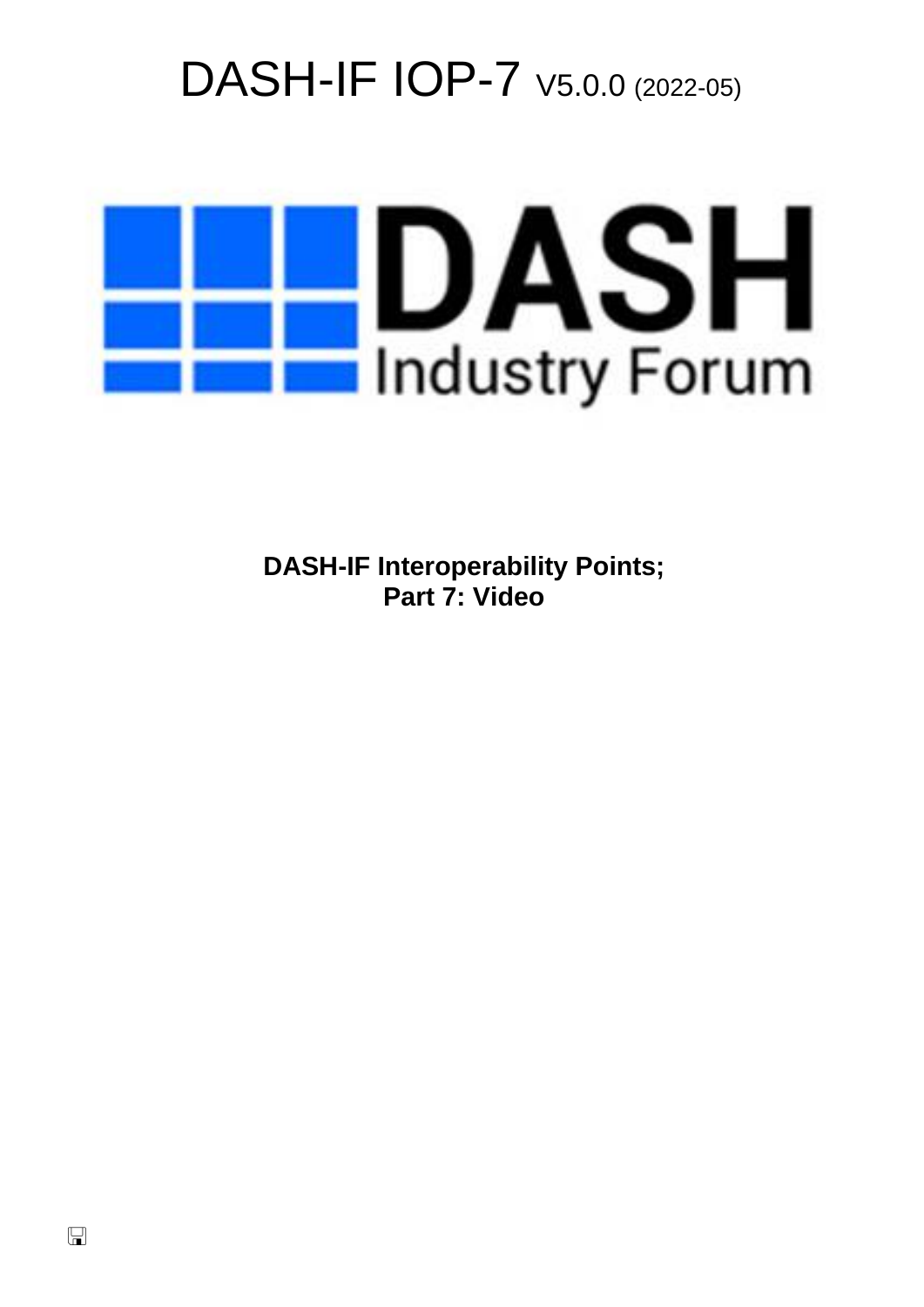#### *DASH Industry Forum*

3855 SW 153rd Dr. Beaverton, OR 97003 - USA

Email : admin@dashif.org

#### *Important notice*

The present document can be downloaded from: <http://www.dashif.org/guidelines>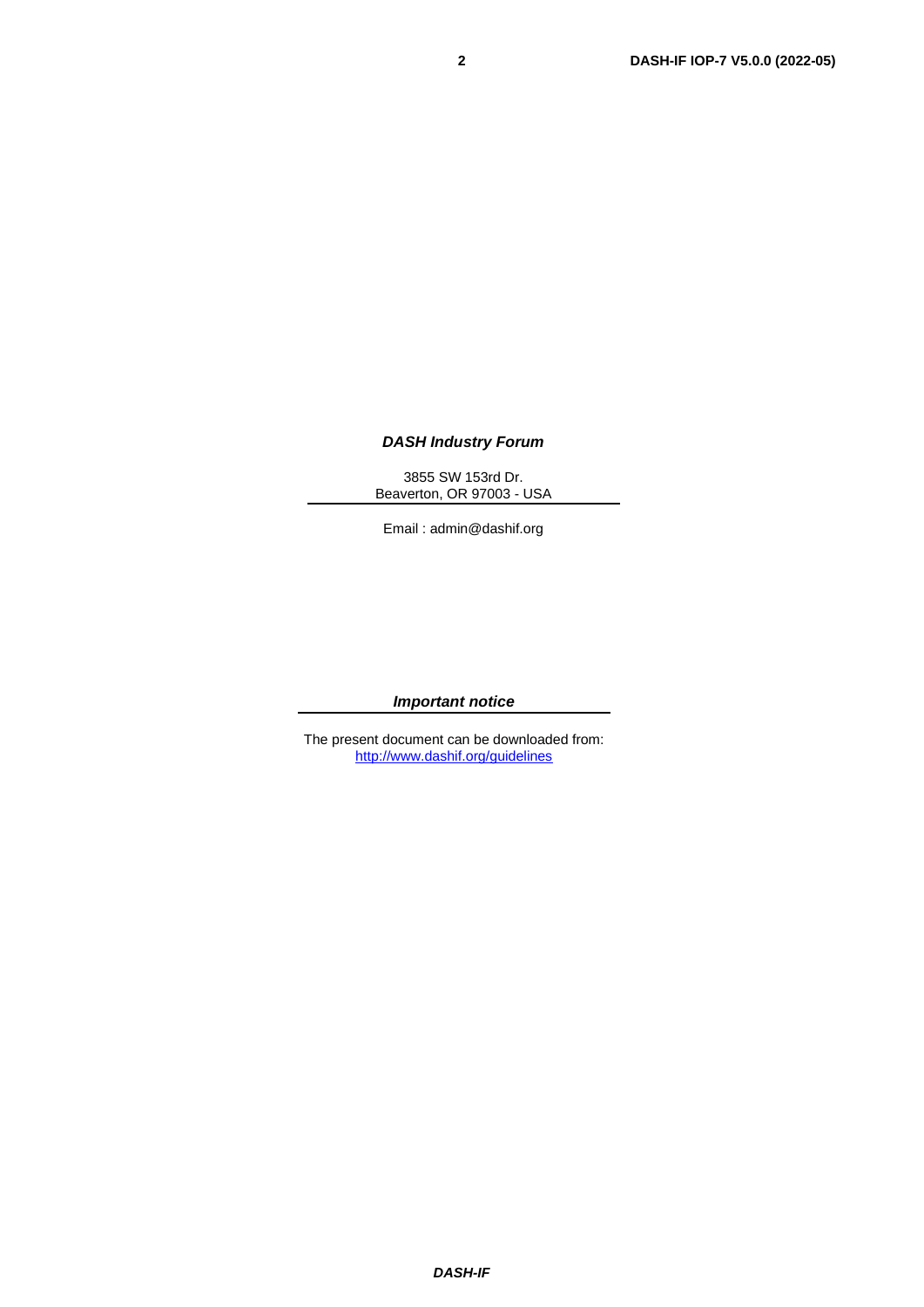#### $\overline{1}$ Contents

| 1              |  |
|----------------|--|
| 2              |  |
| 2.1            |  |
| 2.2            |  |
| 3              |  |
| 3.1            |  |
| 3.2            |  |
| 3.3            |  |
| $\overline{4}$ |  |
| 5              |  |
| 5.1            |  |
| 5.2            |  |
| 5.3            |  |
| 5.4            |  |
| 5.5            |  |
| 6              |  |
|                |  |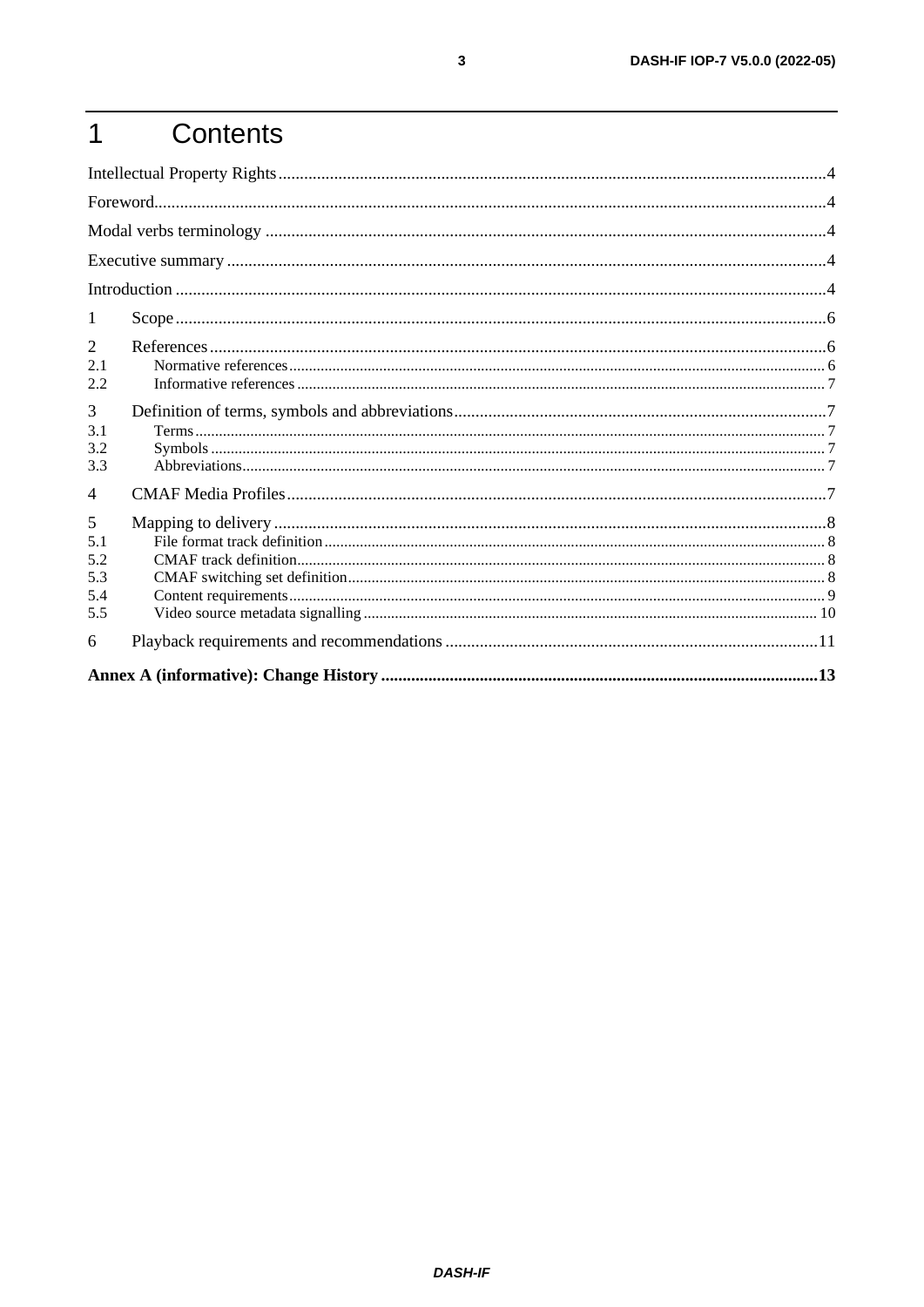# Intellectual Property Rights

#### Disclaimer

This is a document made available by DASH-IF. The technology embodied in this document may involve the use of intellectual property rights, including patents and patent applications owned or controlled by any of the authors or developers of this document. No patent license, either implied or express, is granted to you by this document. DASH-IF has made no search or investigation for such rights and DASH-IF disclaims any duty to do so. The rights and obligations which apply to DASH-IF documents, as such rights and obligations are set forth and defined in the DASH-IF Bylaws and IPR Policy including, but not limited to, patent and other intellectual property license rights and obligations. A copy of the DASH-IF Bylaws and IPR Policy can be obtained at [http://dashif.org/.](http://dashif.org/)

The material contained herein is provided on an "AS IS" basis and to the maximum extent pe mitted by applicable law, this material is provided AS IS, and the authors and developers of this material and DASH-IF hereby disclaim all other warranties and conditions, either express, implied or statutory, including, but not limited to, any (if any) implied warranties, duties or conditions of merchantability, of fitness for a particular purpose, of accuracy or completeness of responses, of workmanlike effort, and of lack of negligence.

In addition, this document may include references to documents and/or technologies controlled by third parties. Those third-party documents and technologies may be subject to third party rules and licensing terms. No intellectual property license, either implied or express, to any third-party material is granted to you by this document or DASH-IF. DASH-IF makes no warranty whatsoever for such third-party material.

Note that technologies included in this document and for which no test and conformance material is provided, are only published as candidate technologies, and may be removed if no test material is provided before releasing a new version of this guidelines document. For the availability of test material, please check [https://www.dashif.org.](https://www.dashif.org/)

## Foreword

This Technical Specification (TS) has been produced by the DASH-IF Technical Working Group.

## Modal verbs terminology

In the present document "**shall**", "**shall not**", "**should**", "**should not**", "**may**", "**need not**", "**will**", "**will not**", "**can**" and "**cannot**" are to be interpreted as described in clause 3.2 of the [ETSI Drafting Rules](https://portal.etsi.org/Services/editHelp!/Howtostart/ETSIDraftingRules.aspx) (Verbal forms for the expression of provisions).

"**must**" and "**must not**" are **NOT** allowed in deliverables except when used in direct citation.

## Executive summary

The present document defines the CMAF Media Profiles and the DASH signalling for video tracks. This work was derived from IOP v4.[3 \[i.1\],](#page-6-0) but does not contain non-CMAF profiles.

## Introduction

The present document is Part 7 of a multipart set of documents, collectively called "IOP V5.0.0". All the parts are:

- 1. Overview, architecture and interfaces
- 2. Core principles and CMAF mapping
- 3. On-demand services
- 4. Live and low-latency live services
- 5. Ad insertion
- 6. Content protection
- 7. Video
- 8. Audio
- 9. Text
- 10. Events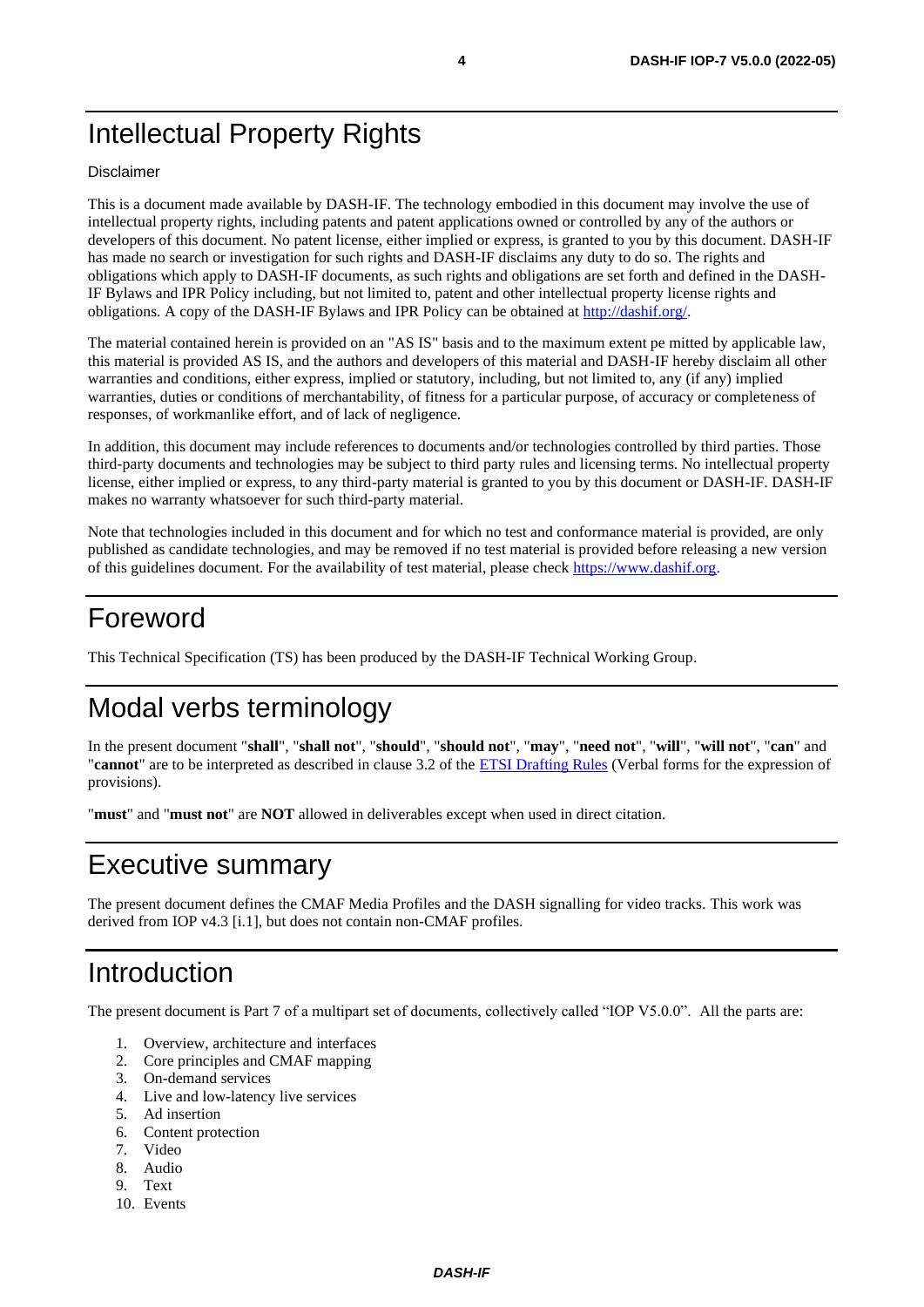12. Conformance and reference tools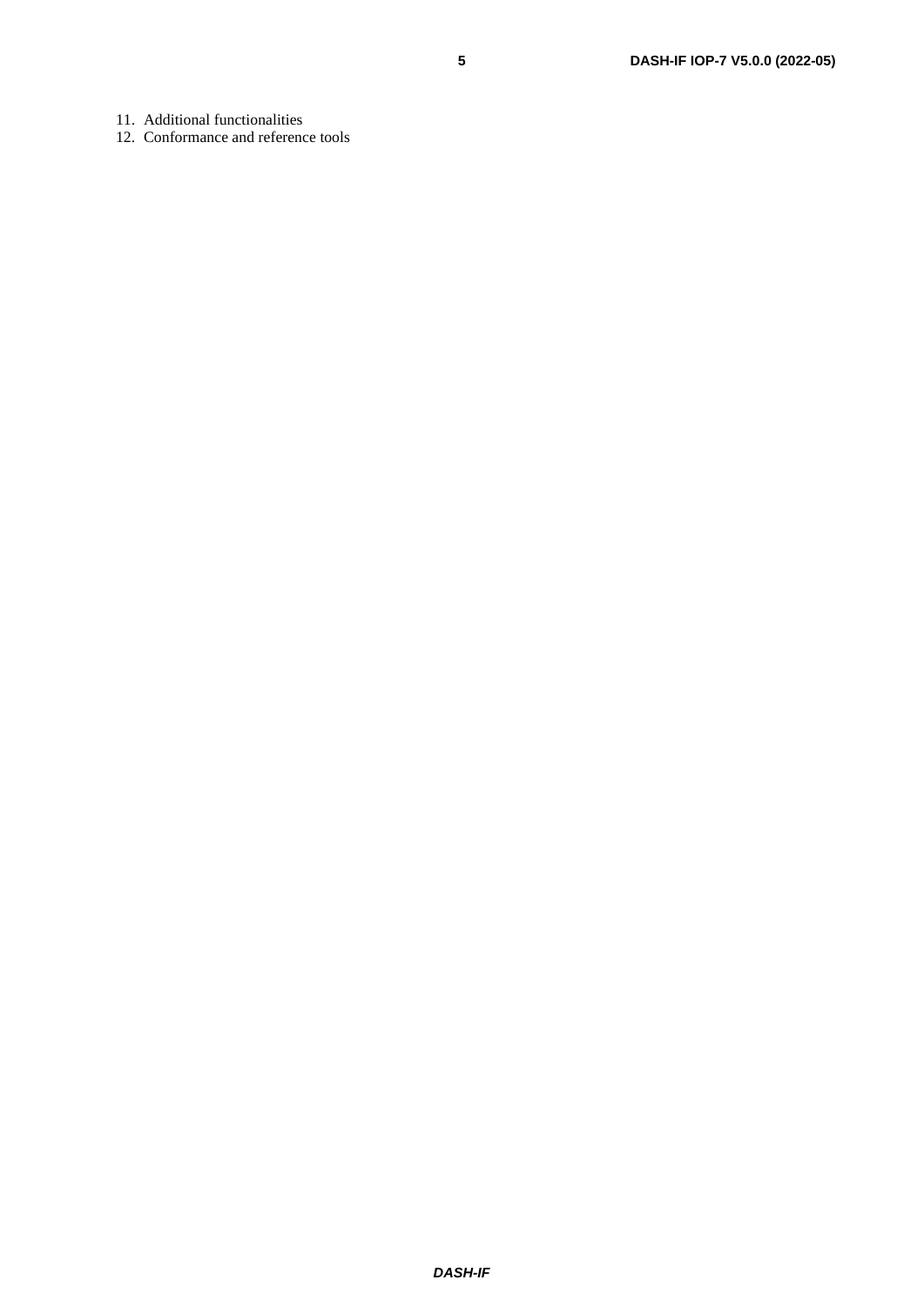#### 1 Scope

The present document defines the CMAF Media Profiles and the DASH signalling for video tracks. This work was derived from IOP v4.[3 \[i.1\],](#page-6-0) but does not contain non-CMAF profiles.

## 2 References

#### 2.1 Normative references

References are either specific (identified by date of publication and/or edition number or version number) or non-specific. For specific references, only the cited version applies. For non-specific references, the latest version of the referenced document (including any amendments) applies.

NOTE: While any hyperlinks included in this clause were valid at the time of publication, DASH-IF cannot guarantee their long-term validity.

<span id="page-5-0"></span>The following referenced documents are necessary for the application of the present document.

- [1] DASH-IF IOP v5.0.0, Part 2, "Core principles and CMAF mapping"
- <span id="page-5-8"></span>[2] ISO/IEC 23009-1: "Information technology — Dynamic adaptive streaming over HTTP (DASH) — Part 1: Media presentation description and segment formats"
- <span id="page-5-2"></span>[3] ISO/IEC 23000-19 "Information technology — Multimedia application format (MPEG-A) — Part 19: Common media application format (CMAF) for segmented media"
- <span id="page-5-4"></span>[4] ISO/IEC 14496-12: Information technology - Coding of audio-visual objects -Part 12: ISO base media file format
- <span id="page-5-5"></span>[5] ISO/IEC 14496-15: Information technology — Coding of audio-visual objects — Part 15: Carriage of network abstraction layer (NAL) unit structured video in ISO base media file format
- <span id="page-5-1"></span>[6] ITU-T Rec. H.264: Advanced video coding for generic audiovisual services | ISO/IEC 14496-10: Information technology — Coding of audio-visual objects —Part 10: Advanced Video Coding
- <span id="page-5-3"></span>[7] ITU-T Rec. H.265: High efficiency video coding | ISO/IEC 23008-2: Information technology — High efficiency coding and media delivery in heterogeneous environments — Part 2: High efficiency video coding
- <span id="page-5-6"></span>[8] ITU-T Rec. H.266: Versatile video coding | ISO/IEC 23090-3: Information technology — Coded representation of immersive media — Part 3: Versatile video coding
- [9] ITU-T Rec. H.274: Versatile supplemental enhancement information messages for coded video bitstreams | ISO/IEC 23002-7: Information technology — MPEG video technologies — Part 7: Versatile supplemental enhancement information messages for coded video bitstreams
- <span id="page-5-7"></span>[10]ISO/IEC 23094-1: Information technology — General video coding – Part 1: Essential video coding
- [11]SCTE 215-1-1:2020b, "HEVC Video Constraints for Cable Television Part 1-1 HDR"
- <span id="page-5-10"></span>[12]ITU-T Rec. H.273: Coding-independent code points for video signal type identification | ISO/IEC 23091-2: Information technology — Coding-independent code points — Part 2: Video
- <span id="page-5-9"></span>[13]ISO/IEC 23091-1: Information technology — Coding-independent code points — Part 1: Systems
- <span id="page-5-11"></span>[14]ISO/IEC 13818-1: Information technology — Generic coding of moving pictures and associated audio information — Part 1: Systems
- <span id="page-5-12"></span>[15]CTA-5003: Web Application Video Ecosystem (WAVE): Device Playback Capabilities Specification, available at <https://cdn.cta.tech/cta/media/media/resources/standards/pdfs/cta-5003-final.pdf>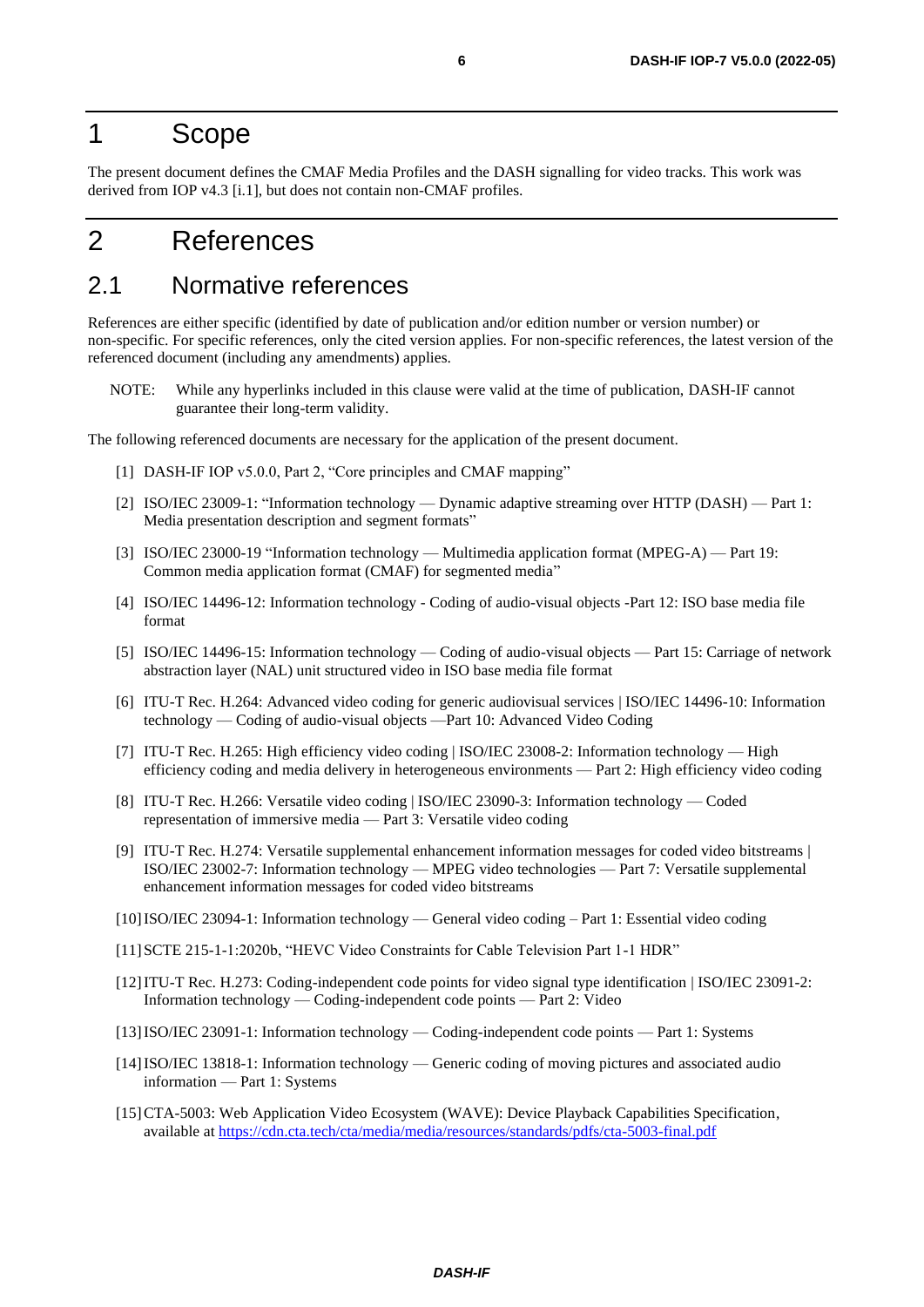#### 2.2 Informative references

References are either specific (identified by date of publication and/or edition number or version number) or non-specific. For specific references, only the cited version applies. For non-specific references, the latest version of the referenced document (including any amendments) applies.

NOTE: While any hyperlinks included in this clause were valid at the time of publication, ETSI cannot guarantee their long-term validity.

The following referenced documents are not necessary for the application of the present document, but they assist the user with regard to a particular subject area.

<span id="page-6-0"></span>[i.1]DASH-IF IOP v4.3, "Guidelines for Implementation: DASH-IF Interoperability Points"

#### 3 Definition of terms, symbols and abbreviations

#### 3.1 Terms

For the purposes of the present document, the following terms apply:

#### 3.2 Symbols

For the purposes of the present document, the following symbols apply:

#### 3.3 Abbreviations

For the purposes of the present document, the following abbreviations apply:

| <b>CMAF</b> | <b>Common Media Application Format</b>           |
|-------------|--------------------------------------------------|
| <b>DASH</b> | Dynamic Adaptive Streaming over HTTP             |
| <b>IEC</b>  | <b>International Electrotechnical Commission</b> |
| <b>TOP</b>  | InterOperability Points                          |
| <b>ISO</b>  | <b>International Standards Organization</b>      |
| Kbps        | Kilobits per second                              |
| <b>MPD</b>  | Media Presentation Description                   |

## 4 CMAF Media Profiles

All video tracks shall conform to DASH-IF v5.0.0, Part 2 [\[1\].](#page-5-0) The recommended CMAF Video Media Profiles and some of their properties needed for signalling are summarized in [Table 1.](#page-6-1) These codecs, along with any additional codecs added since this publication can be found in the online DASH-IF specification repository found here: [https://dashif.org/codecs/video/.](https://dashif.org/codecs/text)

<span id="page-6-1"></span>

| <b>Media Profile</b> | <b>File</b><br><b>Brand</b> | <b>Video</b><br>Codec | <b>Codec</b><br><b>Profile</b> | Codec<br><b>Tier</b> | Codec<br>Level | <b>Example @codecs values</b>        | <b>Reference</b>     |
|----------------------|-----------------------------|-----------------------|--------------------------------|----------------------|----------------|--------------------------------------|----------------------|
| AVC SD               | cfsd                        | AVC [6]               | High                           | n∖a                  | 3.1            | avc1.64001F<br>avc3.64001F           | ISO/IEC 23000-19 [3] |
| AVC HD               | cfhd                        | AVC [6]               | High                           | n\a                  | 4.0            | avc1.640028<br>avc3.640028           | ISO/IEC 23000-19 [3] |
| AVC HDHF             | chdf                        | AVC [6]               | High                           | n∖a                  | 4.2            | avc1.64002A<br>avc3.64002A           | ISO/IEC 23000-19 [3] |
| <b>HEVC HHD8</b>     | chhd                        | HEVC [7]              | Main                           | Main                 | 4.1            | hev1.1.6.L123.B0<br>hyc1.1.6.L123.B0 | ISO/IEC 23000-19 [3] |

**Table 1 Recommended CMAF Video Media Profiles**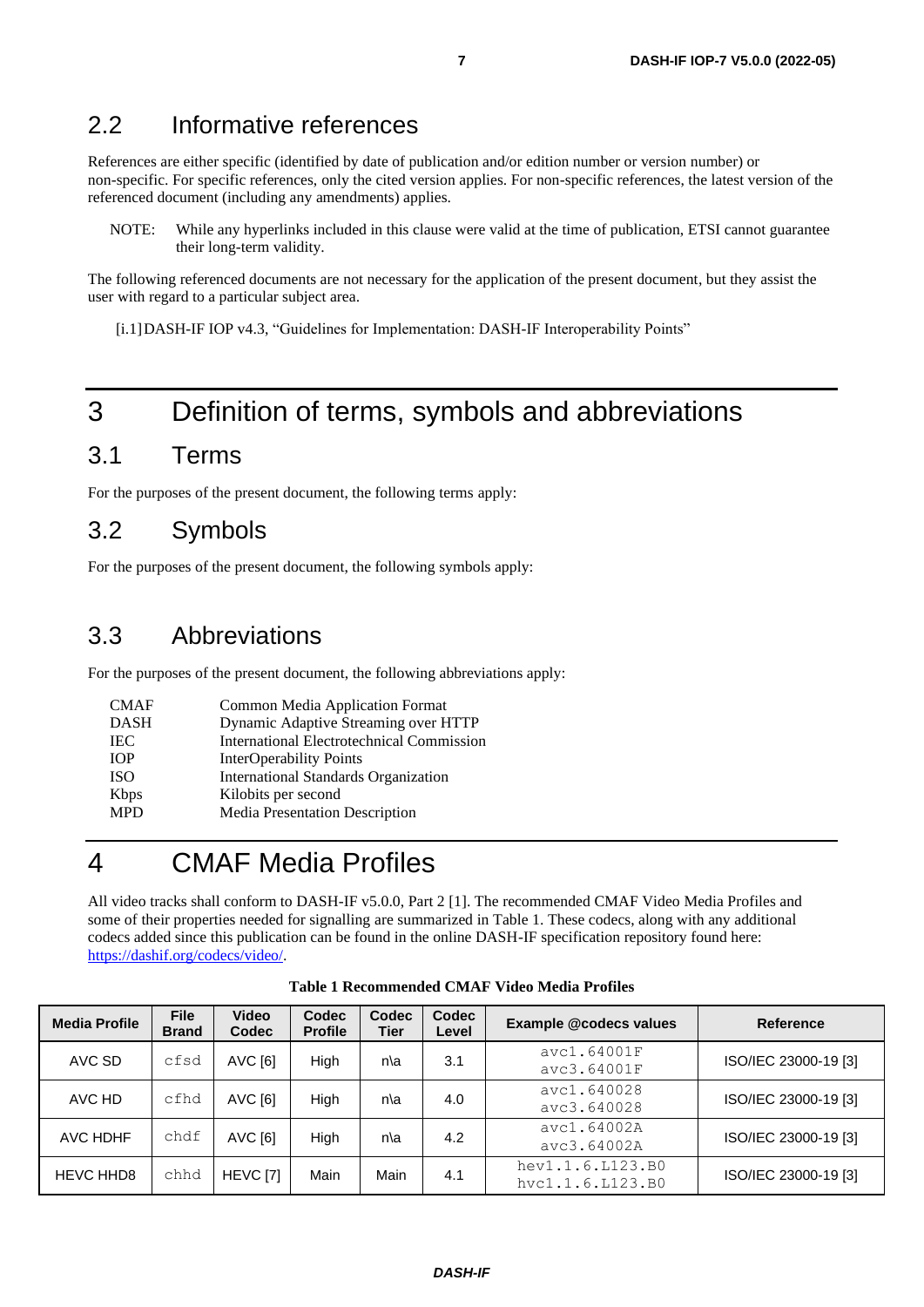| HEVC HHD10        | chh1 | HEVC [7] | Main 10 | Main | 4.1 | hev1.2.4.L123.B0<br>hyc1.2.4.L123.B0 | ISO/IEC 23000-19 [3] |
|-------------------|------|----------|---------|------|-----|--------------------------------------|----------------------|
| <b>HEVC UHD8</b>  | cud8 | HEVC [7] | Main    | Main | 5.0 | hev1.1.6.L150.B0<br>hyc1.1.6.L150.B0 | ISO/IEC 23000-19 [3] |
| HEVC UHD10        | cud1 | HEVC [7] | Main 10 | Main | 5.1 | hev1.2.4.L153.B0<br>hvc1.2.4.L153.B0 | ISO/IEC 23000-19 [3] |
| HEVC HDR10        | chd1 | HEVC [7] | Main 10 | Main | 5.1 | hev1.2.4.L153.B0<br>hyc1.2.4.L153.B0 | ISO/IEC 23000-19 [3] |
| <b>HEVC HLG10</b> | clg1 | HEVC [7] | Main 10 | Main | 5.1 | hev1.2.4.L153.B0<br>hyc1.2.4.L153.B0 | ISO/IEC 23000-19 [3] |

Additional non-CMAF video profiles can be found in DASH-IF IOP v4.3 [\[i.1\].](#page-6-0)

# 5 Mapping to delivery

#### <span id="page-7-0"></span>5.1 File format track definition

If AVC [\[6\]](#page-5-1) media conforming to one of the AVC media profiles listed in [Table 1](#page-6-1) is provided in a bitstream and the media is encapsulated in an ISO BMFF track [\[4\],](#page-5-4) then the file format track shall conform with the requirements of the codec entry 'avc1' or 'avc3' as defined in ISO/IEC 14496-15 [\[5\].](#page-5-5)

If HEVC [\[7\]](#page-5-3) media conforming to one of the HEVC media profiles listed in [Table 1](#page-6-1) is provided in a bitstream and the media is encapsulated in an ISO BMFF track [\[4\],](#page-5-4) then the file format track shall conform with the requirements of the codec entry 'hvc1' or 'hev1' as defined in ISO/IEC 14496-15 [\[5\].](#page-5-5)

If VVC [\[8\]](#page-5-6) media conforming to the VVC media profile listed in **Error! Reference source not found.** is provided in a bitstream and the media is encapsulated in an ISO BMFF track [\[4\],](#page-5-4) then the file format track shall conform with the requirements of the codec entry 'vvc1' or 'vvci' as defined in ISO/IEC 14496-1[5 \[5\].](#page-5-5)

If EVC [\[10\]](#page-5-7) media conforming to one of the EVC media profiles listed in **Error! Reference source not found.** is provided in a bitstream and the media is encapsulated in an ISO BMFF Track [\[4\],](#page-5-4) then the file format track shall conform with the requirements of the codec entry 'evc1' as defined in ISO/IEC 14496-15:2019 AMD 3 **Error! Reference source not found.**.

## <span id="page-7-1"></span>5.2 CMAF track definition

If video media conforming to a particular media profile listed in [Table 1](#page-6-1) or **Error! Reference source not found.** is provided in an CMAF track, then the CMAF track shall conform with all of the following:

- The requirements of the ISO BMFF track defined in subclause [5.1](#page-7-0) for the particular media profile,
- The general CMAF track constraints in ISO/IEC 23000-19 [\[3\]](#page-5-2) clause 7, and
- The general video track constraints defined in ISO/IEC 23000-19 [\[3\]](#page-5-2) clause 9.

## <span id="page-7-2"></span>5.3 CMAF switching set definition

If video media conforming to a particular media profile listed in [Table 1](#page-6-1) or **Error! Reference source not found.** is provided in an CMAF switching set, then each CMAF track in the CMAF switching set shall conform with all of the following:

- The requirements of CMAF track in specified in subclause [5.2,](#page-7-1)
- The general CMAF switching set constraints in ISO/IEC 23000-19 [\[3\]](#page-5-2) clause 7, and
- The general CMAF switching set constraints defined in ISO/IEC 23000-19 [\[3\]](#page-5-2) clause 9.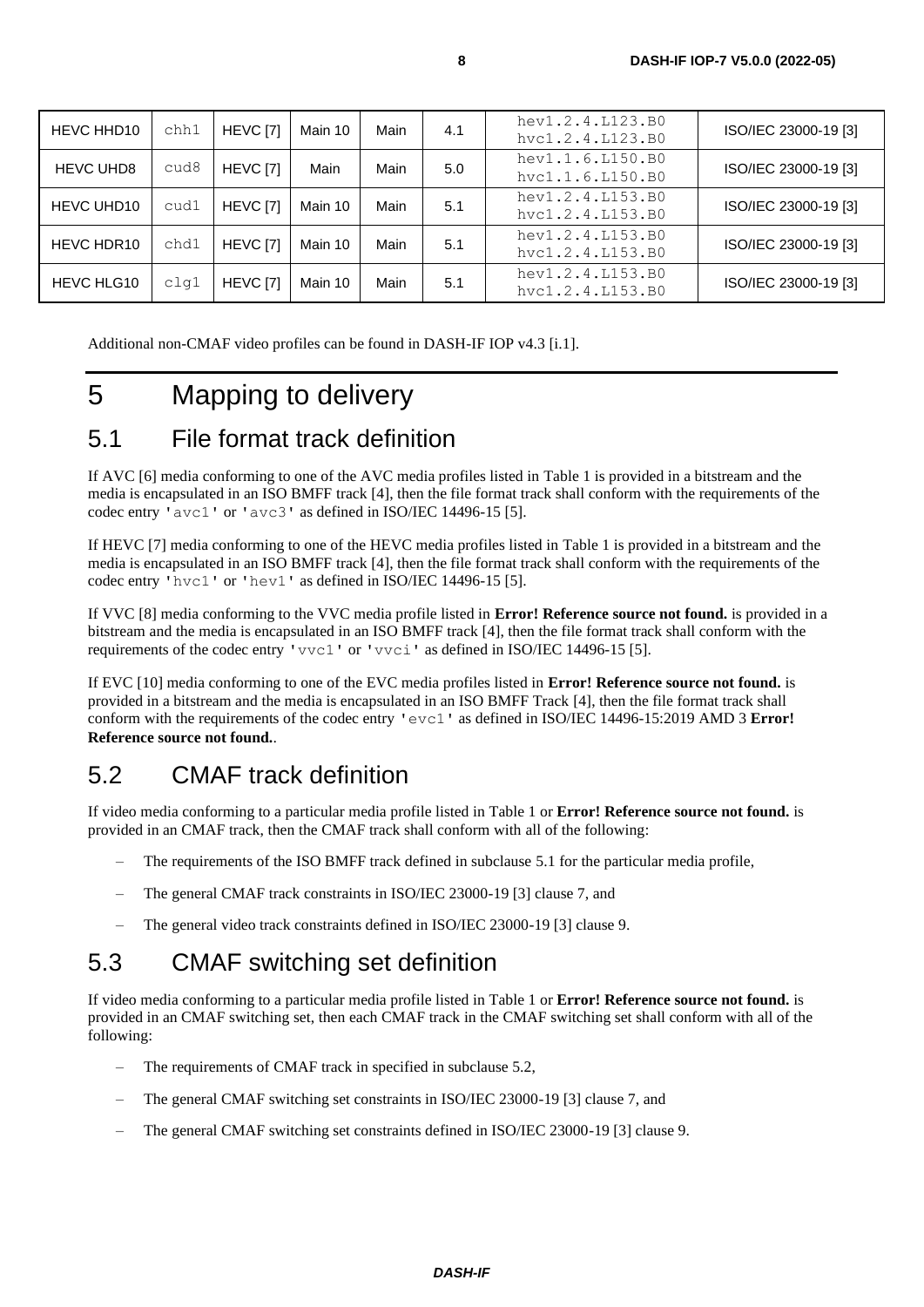## 5.4 Content requirements

In addition to the general provisions defined in IOP V5 part 2 [\[1\]](#page-5-0) additionally Adaptation Sets shall comply with the provisions o[f Table 2.](#page-8-0)

<span id="page-8-0"></span>

| <b>DASH Attribute or</b><br><b>Element</b> | Use for<br>media type | <b>Detailed Usage in DASH-IF IOPs</b>                                                                                                                                                                                                                                                                    |  |  |  |
|--------------------------------------------|-----------------------|----------------------------------------------------------------------------------------------------------------------------------------------------------------------------------------------------------------------------------------------------------------------------------------------------------|--|--|--|
| @mimeType                                  | M                     | See ISO/IEC 23009-1 [2], clause 5.3.7.2, Table 14. This shall be set to<br>"video/mp4".                                                                                                                                                                                                                  |  |  |  |
|                                            |                       | See ISO/IEC 23009-1 [2], clause 5.3.7.2, Table 14.                                                                                                                                                                                                                                                       |  |  |  |
| <b>@codecs</b><br>M                        |                       | This element shall be present and set to a valid value, including the codec,<br>profile and level. See Error! Reference source not found. for example<br>values for this attribute.                                                                                                                      |  |  |  |
|                                            |                       | See ISO/IEC 23009-1 [2], clause 5.3.3.2, Table 5.                                                                                                                                                                                                                                                        |  |  |  |
| @lang<br>O                                 |                       | If present with Accessibility, the @lang attribute signals the language of<br>closed signing present in the video.                                                                                                                                                                                       |  |  |  |
|                                            |                       | See ISO/IEC 23009-1 [2], clause 5.3.4.2, Table 8.                                                                                                                                                                                                                                                        |  |  |  |
|                                            |                       | In DASH-IF IOPs the following two schemes for accessibility are defined:                                                                                                                                                                                                                                 |  |  |  |
|                                            |                       | - the Role scheme as defined by MPEG-DASH (ISO/IEC 23009-1 [2]), clause<br>5.8.5.5, i.e., urn:mpeg:dash:role:2011, should be used                                                                                                                                                                        |  |  |  |
|                                            | $0 \ldots N$          | The DASH role scheme with the following values is expected to be<br>recognized by a DASH-IF client for media type "video" together with the<br>Accessibility descriptor:                                                                                                                                 |  |  |  |
| <b>Accessibility</b>                       |                       | o sign                                                                                                                                                                                                                                                                                                   |  |  |  |
|                                            |                       | o captions                                                                                                                                                                                                                                                                                               |  |  |  |
|                                            |                       | - the scheme when CEA-608 is used as defined in clause 6.4.3.3, with<br>@schemeIdUri set to "urn: scte: dash: cc: cea-608:2015"                                                                                                                                                                          |  |  |  |
|                                            |                       | If the video contains open or closed signing, the Accessibility element shall<br>be present. In DASH IOPS Only the Role scheme as defined in ISO/IEC<br>23009-1 [2], clause 5.8.5.5, should be used, with @schemIdUri set to<br>urn: mpeg: dash: role: 2011; and the @value shall be set to<br>"caption" |  |  |  |
|                                            |                       | See ISO/IEC 23009-1 [2], clause 5.3.3.2, Table 5.                                                                                                                                                                                                                                                        |  |  |  |
|                                            |                       | In DASH-IF IOPs only the Role scheme as defined by MPEG-DASH<br>(ISO/IEC 23009-1 [2]), clause 5.8.5.5, should be used, with @schemIdUri<br>set to urn: mpeg: dash: role: 2011.                                                                                                                           |  |  |  |
|                                            |                       | The DASH role scheme with the following values is expected to be<br>recognized by a DASH-IF client for media type "video" together with the<br>Role descriptor:                                                                                                                                          |  |  |  |
| Role                                       | 0N                    | - caption                                                                                                                                                                                                                                                                                                |  |  |  |
|                                            |                       | - subtitle                                                                                                                                                                                                                                                                                               |  |  |  |
|                                            |                       | -main                                                                                                                                                                                                                                                                                                    |  |  |  |
|                                            |                       | -alternate                                                                                                                                                                                                                                                                                               |  |  |  |
|                                            |                       | - supplementary                                                                                                                                                                                                                                                                                          |  |  |  |
|                                            |                       | - sign                                                                                                                                                                                                                                                                                                   |  |  |  |

**Table 2 Video track Adaptation Set attributes and elements**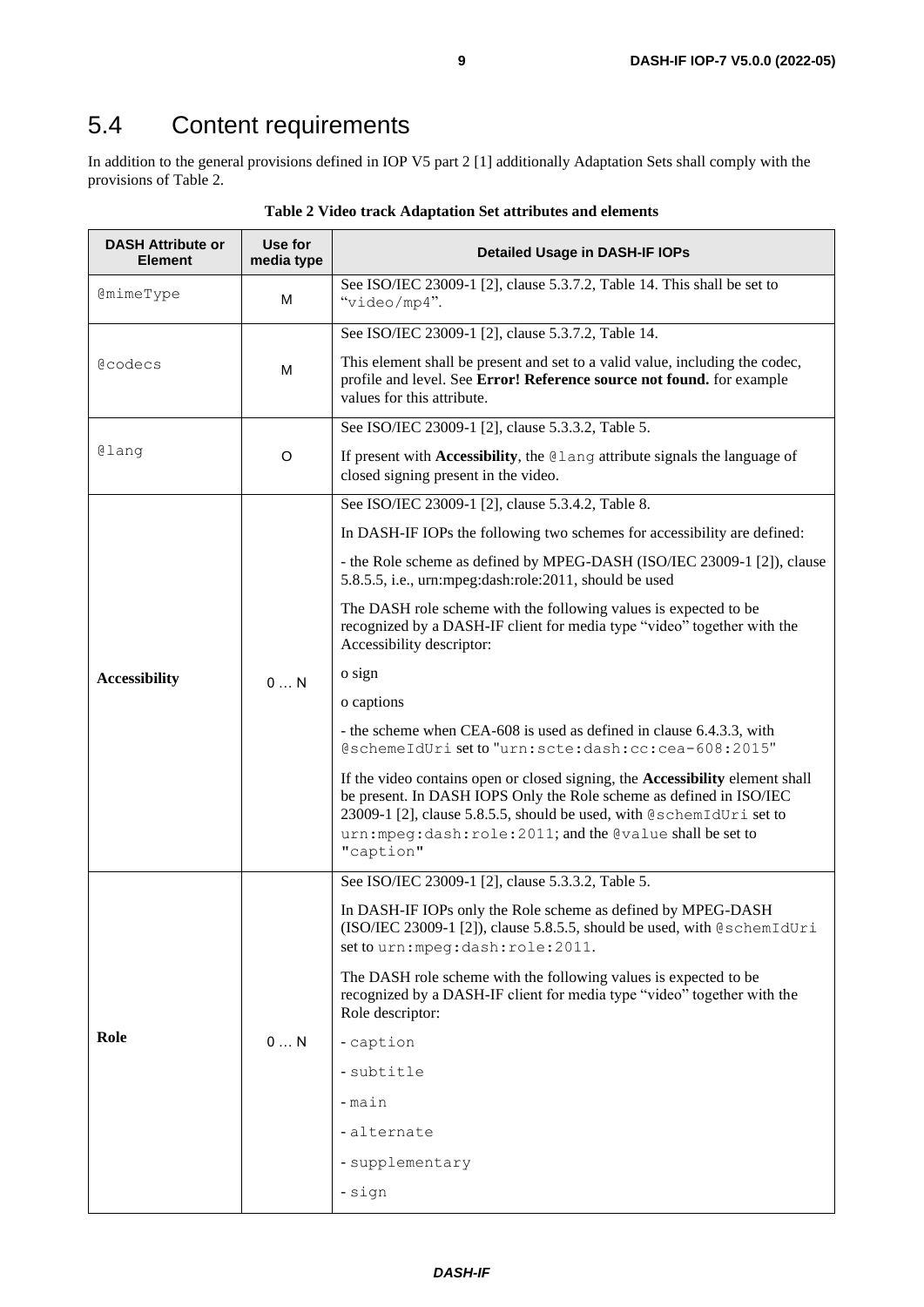| <b>DASH Attribute or</b><br><b>Element</b> | Use for<br>media type | Detailed Usage in DASH-IF IOPs                                |  |  |
|--------------------------------------------|-----------------------|---------------------------------------------------------------|--|--|
|                                            |                       | -emergency<br>If not present, the role is assumed to be main. |  |  |

## 5.5 Video source metadata signalling

Video source data may be used to provide details of the video content source. In general, such characteristics of video are logically independent of the compression format. In the context of DASH they are typically used in order to select a proper Adaptation Set. This clause focuses on source format description using either an **EssentialProperty** or **SupplementalProperty** descriptor.

[Table 3](#page-9-0) lists a set of @schemeIdUri values (defined in this document or other documents) for identifying such video source characteristics.

<span id="page-9-0"></span>

| @schemeIdUri                                                   | Reference               | <b>Clause</b> | <b>Comment</b>                                                                                                                                                                                      |
|----------------------------------------------------------------|-------------------------|---------------|-----------------------------------------------------------------------------------------------------------------------------------------------------------------------------------------------------|
| urn:mpeg:mpegB:cicp:<br>ColourPrimaries                        | ISO/IEC<br>23090-1 [13] | 5.4           | Indicating the chromaticity coordinates of the<br>source colour primaries. The @value is the<br>value as defined for ColourPrimaries<br>in $[12]$ .                                                 |
| urn:mpeg:mpegB:cicp:<br>TransferCharacteristics                | ISO/IEC<br>23090-1 [13] | 5.4           | Indicating the opto-electronic transfer<br>characteristic of the source colour primaries.<br>The @value is the value as defined for<br>TransferCharacteristics in [12].                             |
| urn:mpeg:mpegB:cicp:<br>MatrixCoefficients                     | ISO/IEC<br>23090-1 [13] | 5.4           | Indicating the matrix coefficients used in<br>deriving luma and chroma signals from the<br>green, blue, and red primaries. The @value<br>is the value as defined for<br>MatrixCoefficients in [12]. |
| urn:mpeg:mpegB:cicp:<br>VideoFullRangeFlag                     | ISO/IEC<br>23090-1 [13] | 5.4           | Indicating the scaling and offset values<br>applied in association with the matrix colour<br>coefficients. The @value is the value as<br>defined for VideoFullRangeFlag in [12].                    |
| urn:mpeg:mpegB:cicp:<br>VideoFramePackingType                  | ISO/IEC<br>23090-1 [13] | 5.4           | Indicating the type of packing arrangement<br>used in video frames. The @value is the<br>value as defined for<br>VideoFramePackingType in [12].                                                     |
| urn:mpeg:mpegB:cicp:<br>QuincunxSamplingFlag                   | ISO/IEC<br>23090-1 [13] | 5.4           | Indicating whether a quincunx sampling<br>structure is used in the frame packed video<br>representation. The @value is the value as<br>defined for QuincunxSamplingFlag<br>in $[12]$ .              |
| urn:mpeg:mpegB:cicp:<br>PackedContentInterpretationType        | ISO/IEC<br>23090-1 [13] | 5.4           | Indicating the intended interpretation of the<br>constituent frames. The @value is the value<br>as defined for<br>PackedContentInterpretationType<br>in $[12]$ .                                    |
| urn:mpeg:dash:14496:10:frame<br>packing arrangement type: 2011 | ISO/IEC<br>23009-1 [2]  | 5.8.5.3       | For Adaptation Sets or Representations that<br>contain a video component that conforms to<br>ISO/IEC 14496-10 [6], this value of                                                                    |

| Table 3 @schemeIdUri values of descriptors that signal video source metadata |  |  |
|------------------------------------------------------------------------------|--|--|
|                                                                              |  |  |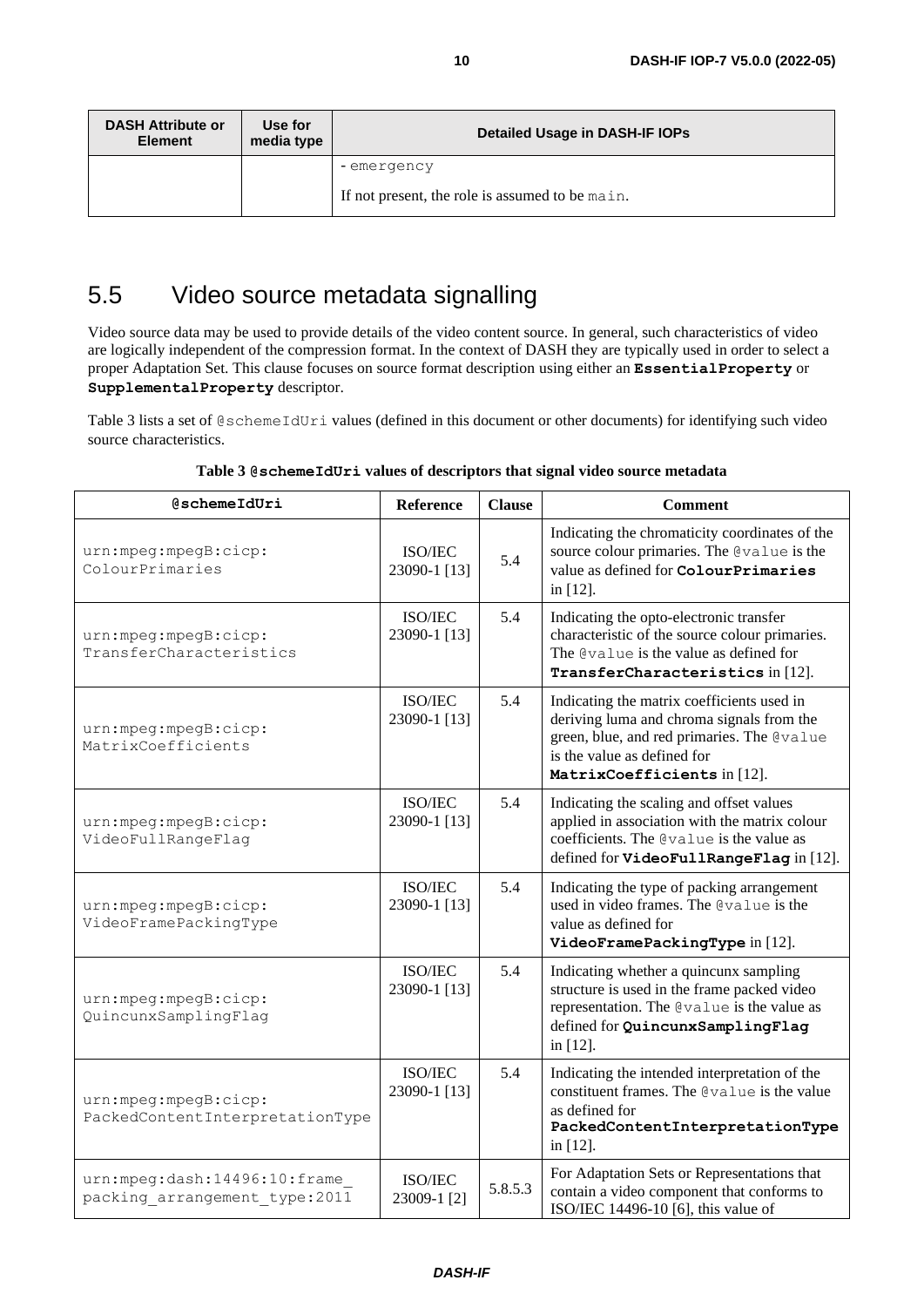|                                                        |                        |         | @schemeIdUri (in this case the descriptor<br>becomes the FramePacking element as<br>defined in $[2]$ ) may also be used for<br>backward-compatibility. In this case the<br>@value is the value as defined for<br>VideoFramePackingType in [12].<br>However, it is recommended to use the value<br>urn:mpeg:mpegB:cicp:VideoFrameP<br>ackingType instead.                                                                                                                                                                                                             |
|--------------------------------------------------------|------------------------|---------|----------------------------------------------------------------------------------------------------------------------------------------------------------------------------------------------------------------------------------------------------------------------------------------------------------------------------------------------------------------------------------------------------------------------------------------------------------------------------------------------------------------------------------------------------------------------|
| urn:mpeg:dash:13818:1:stereo<br>video format type:2011 | ISO/IEC<br>23009-1 [2] | 5.8.5.3 | For Adaptation Sets or Representations that<br>contain a video component that conforms to<br>ISO/IEC 13818-1 [14], this value of<br>@schemeIdUri (in this case the descriptor<br>becomes the FramePacking element as<br>defined in $[2]$ ) may also be used for<br>backward-compatibility. In this case the<br>@value is the value as defined for<br>VideoFramePackingType in [12].<br>However, it is recommended to use the value<br>urn:mpeg:mpegB:cicp:VideoFrameP<br>ackingType instead.                                                                         |
| urn: mpeg: dash: stereoid: 2011                        | ISO/IEC<br>23009-1 [2] | 5.8.5.6 | When this value of @schemeIdUri is in<br>use, the descriptor is also referred to as a Role<br>element as specified in [2], clause 5.8.5.6.<br>If N views are available that can be combined<br>into M valid stereo pairs, the<br>Role@schemeIdURI equal to this identifier<br>signals which views form a stereo pair and<br>which one is the left view and which one is<br>the right view of each stereo pair. The @value<br>of the Role element contains a space-delimited<br>list of view indicators 'li' or 'rj' where i, j are<br>non-negative decimal integers. |

# 6 Playback requirements and recommendations

For a client supporting a media profile listed in [Table 1](#page-6-1) or **Error! Reference source not found.**, the following applies:

- It shall support the following playback requirements as documented in clause 8 of CTA-WAVE 5003 [\[15\]](#page-5-12) for any content conforming to a CMAF switching set as defined in subclause [5.3:](#page-7-2)
	- o 8.2 Sequential Track Playback
	- o 8.3Random Access to Fragment
	- o 8.4 Random Access to Time
	- o 8.5 Switching Set Playback
	- o 8.6 Regular Playback of Chunked Content
	- o 8.7 Regular Playback of Chunked Content, non-aligned append
- It should support the following playback requirements as documented in clause 8 of CTA-WAVE 5003 [\[15\]](#page-5-12) for any content conforming to a CMAF switching set as defined in subclause [5.3:](#page-7-2)
	- o 8.9 Out-Of-Order Loading
	- o 8.10 Overlapping Fragments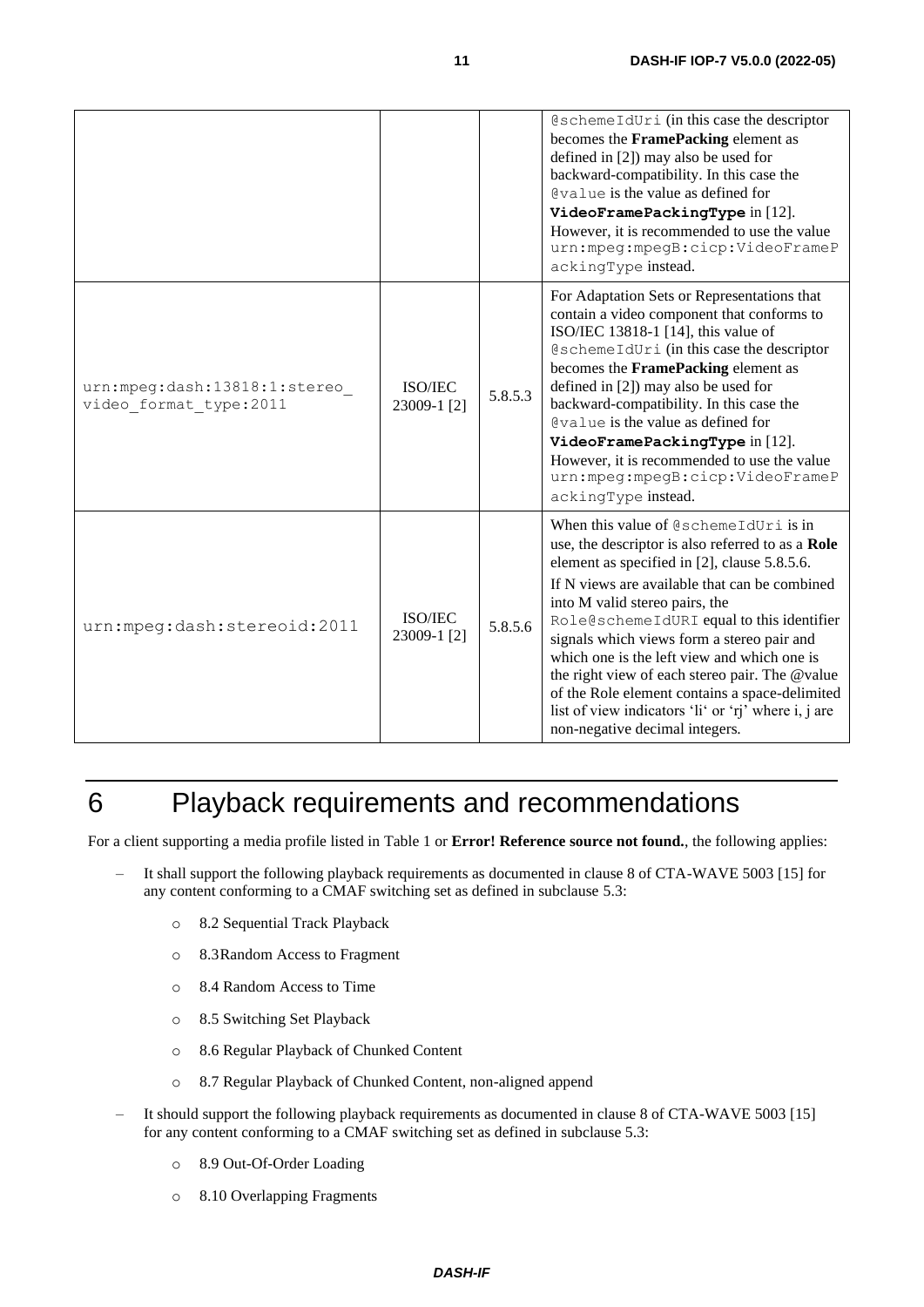o 8.12 Playback of Encrypted Content